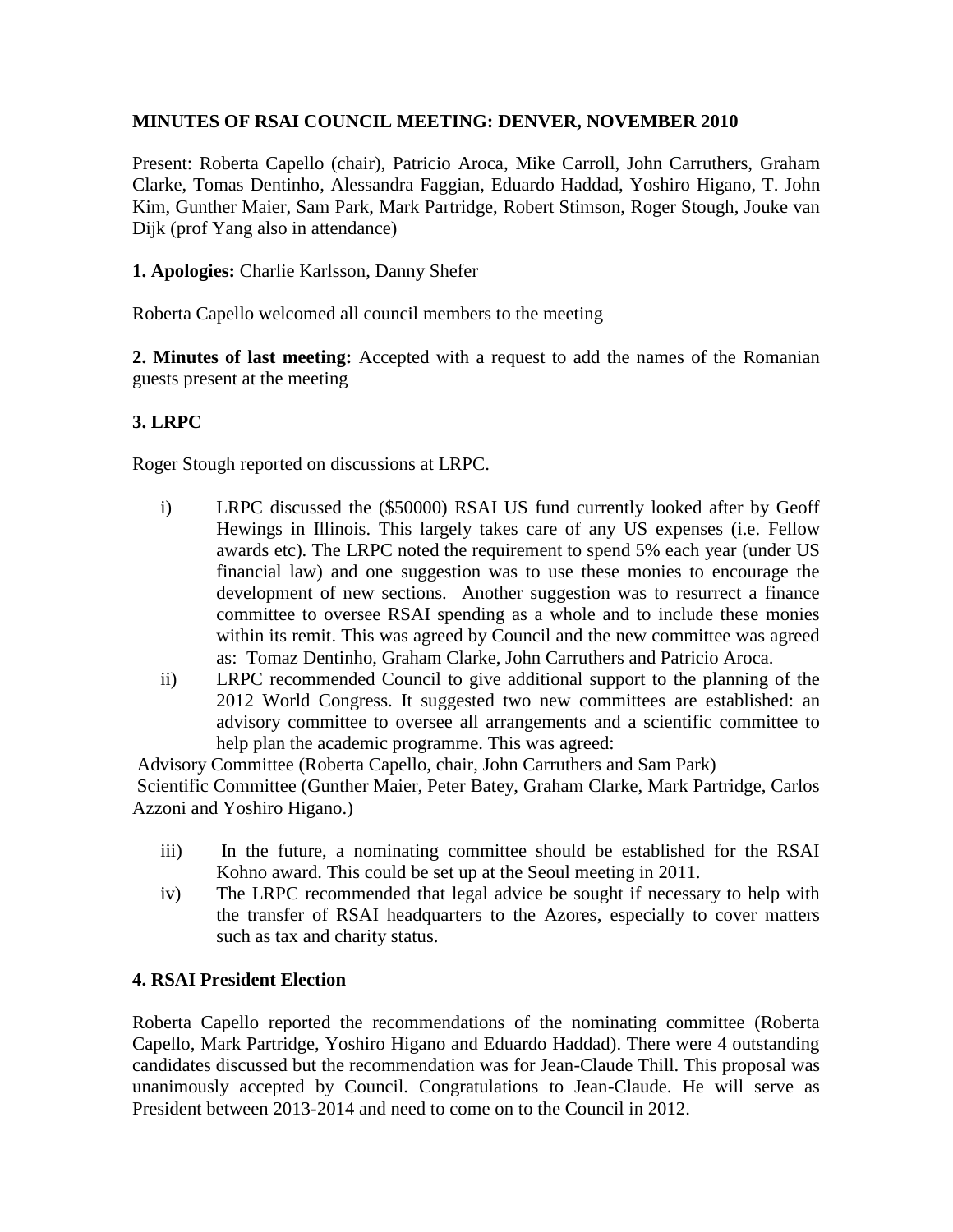## **5 Future Conferences**

- 1) Roberta Capello endorsed the need for the scientific committee to help the local organizing committee. Although many respected RSAI researchers were signed up for round tables etc it was felt that there needed to be more special sessions with some top class speakers associated with each. Roberta agreed to chivy the scientific committee for ideas etc.
- 2) Prof Yang reported on arrangements for PRSCO in Seoul and urged colleagues to attend.

# **6. RSAI/RSA relationship**

Roberta Capello summarized her white paper on potential future collaboration (see Appendix). She noted the positive initial response received by RSA. No more discussion was required at Council – we await a formal response to be received.

#### **7. Future possible RSAI summer schools**

Tomas Dentinho reminded Council of his proposals for a new RSAI summer school to be held at the University of the Azores (initially). Tomas argued that finance for this would be found outside RSAI. Indeed, he reported that he already had raised \$35-40000 to support students and pay travel expenses of speakers. It was suggested that some monies from the US funds might be very appropriate for this activity. Tomas was encouraged to provide a fuller budget and that RSAI could contribute to this if Council agreed.

#### **8. New section Development**

There was a lively discussion on developments in South America initiated by the RSAmericas. It was reported that there is a good group of scholars now aiming to form a section in Ecuador, with a planned seminar in October 2010. It was hoped that they may be able to make a presentation in Seoul. It was also noted that there are some promising new developments in Peru.

Yoshiro Higano was hopeful that China would be able to put together documentation in 2011 for a new Section under the leadership of Prof Du.

No further news on Lithuania or other potential new sections in Europe. **9 Universal membership situation**

A report on current numbers and the distribution from around the world was circulated. Graham Clarke reported how well Roberta Capello had done in getting certain European sections to fully participate in the universal membership concept. It was agreed that it was important to continue to press sections to comply with universal membership, especially in Asia.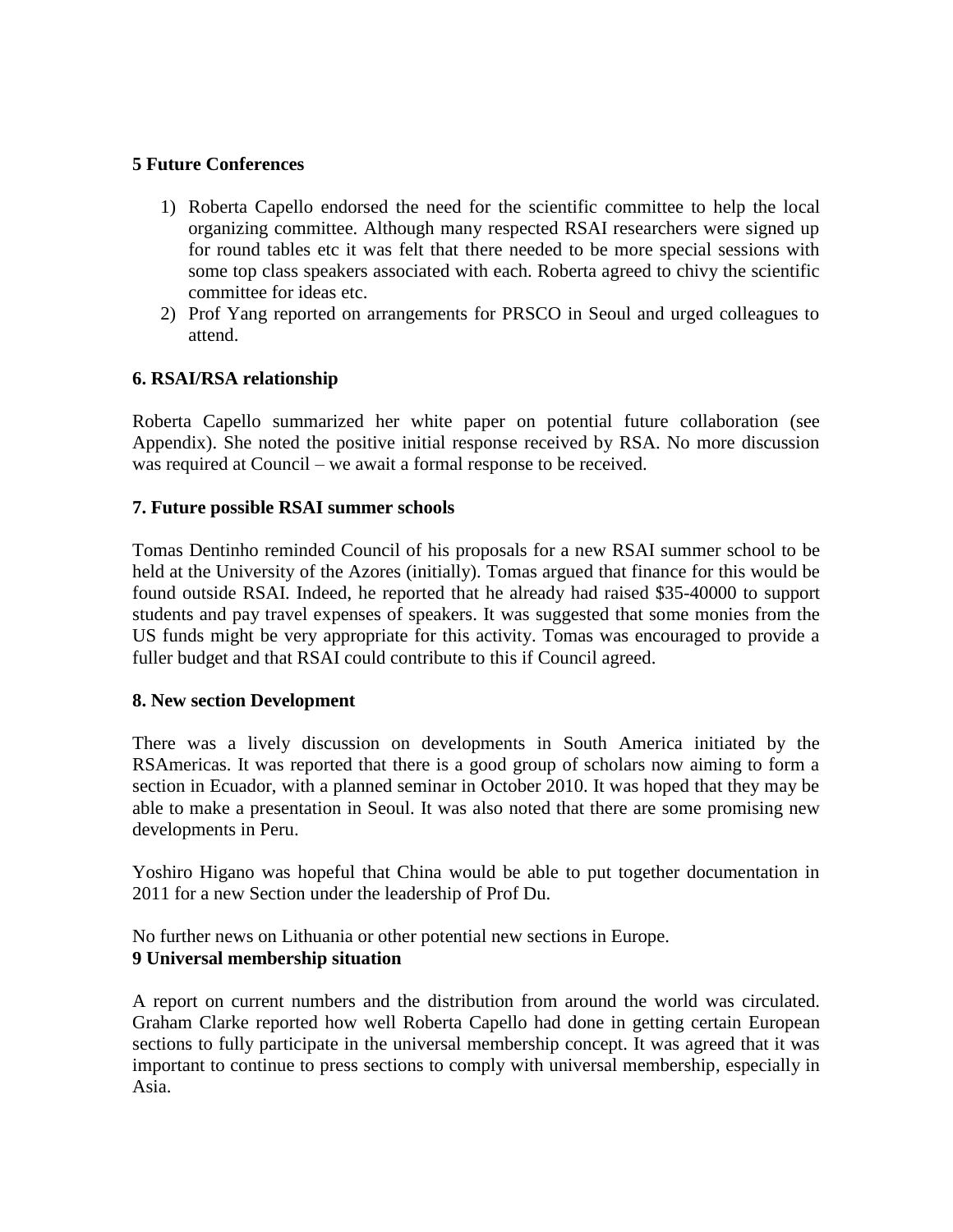#### **10. RSAI journals**

## *10.1 Papers in regional science*

Jouke van Dijk reported that there was little to add to the Jonkoping report at this stage. However, he did report that the new editorial team was now in place and especially welcomed the new Japanese editor, Prof. Yoshitsugu Hayashi. The forthcoming editions were on schedule and Jouke hoped to be able to report on new special editions from the US and Pacific conferences in 2010/11. He also provided Council with a report for the journal including progress on many of the performance indictors agreed in previous years. This was well received and Council acknowledged the significant progress made under Jouke's editorial period.

## *10.2 Regional Science Policy and Practice*

Mike Carroll reported that the journal was going well and that three special editions were now on the books. Again he made a plea for ideas for future special editions, a point reenforced by John Carruthers who noted the importance of special themed collections for attracting the student audience. It was reported that readership and submission totals were up considerably. Following on from a discussion in Jonkopping concerning editorial expenses for RSPP, Mike asked for £9000 per annum and this was agreed by Council (for a two year period after which we would reconsider).

#### **11 ED matters**

Graham Clarke reported that the next newsletter on 'climate change and regional science' was due to be ready for the Seoul conference. He also reported that nominations had been sent out for new Fellows and for a new at-large Council member to replace Charlie Karlsson. Following this procedure, he was delighted to report that Johan Lundberg, University of Umea Sweden, had been proposed by the membership and Johan had agreed to serve from 2011-2013. He also noted that we would need many new at-large Councillors to serve from 2012 and asked Council members to approach possible candidates.

# **12 Date and location of the next meeting**

Seoul, 6<sup>th</sup> July, PRSCO conference. Graham Clarke, RSAI Executive Director, July 2010, Leeds.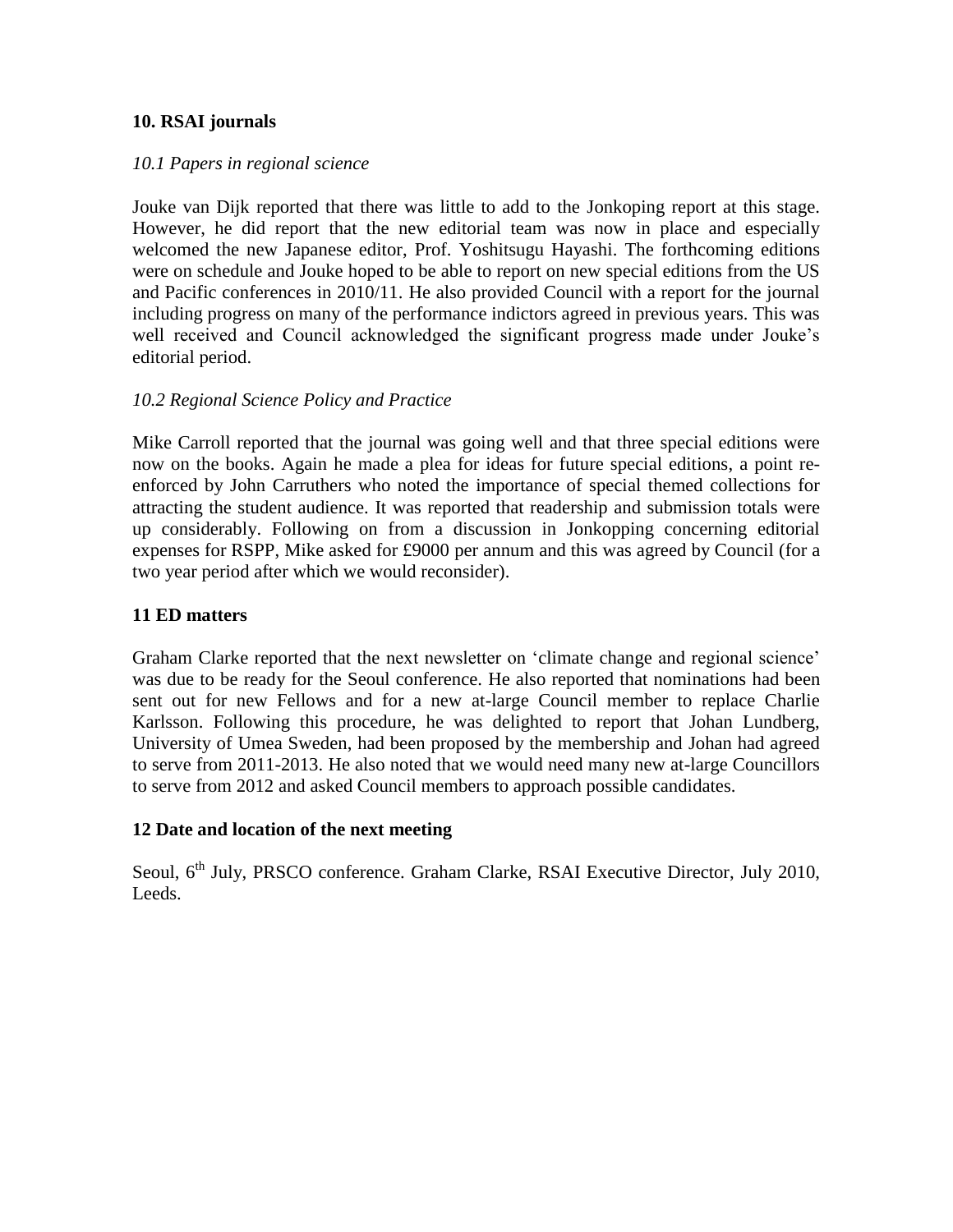## **White paper on RSAI/RSA cooperation**

# **1. Prolegomena**

The RSAI council met at the ERSA conference in August and decided to transmit the following document to the Regional Studies Association. The document describes some background and then proposes both *continued collaboration* at various venues – including the RSA International Conference – and *new forms of collaboration* between RSA and RSAI.

# **2. The need for such a document**

Since they were established a half century ago, the Regional Science Association International (RSAI) and the Regional Studies Association (RSA) have each developed as highly successful organisations in the fields of regional research and policy. Throughout this period relations between the two organisations have been cordial, with each association identifying a distinctive role for itself. In the last ten years, however, there has been growing recognition that the two organisations have much in common, as well as complementary strengths. Encouraging progress has been made in establishing cooperation between the two bodies. The RSAI, for its part, now wishes to take this cooperation a step further by proposing a strategy that is intended to put longer-term cooperation on a firmer footing.

A number of events have prompted this:

- cooperation with some national sections of RSAI has grown significantly over the last few years, with clear advantages for both the RSA and the RSAI sections. This is

especially true with regard to the British and Irish Section of the RSAI; the codevelopment of the journal, *Spatial Economic Analysis*, is a particularly successful

cooperative outcome; - the presence of the RSA at RSAI supra-regional conferences (for example a *SEA* lecture as part of ERSA and NARSC conferences), and the role played by individual members of RSAI in organising activities (e.g. special sessions) at RSA conferences is another clear indication that there is interest and benefit in cooperation on both sides.

The aims of this document are threefold:

- to present the RSAI's views on the current state of the relationship between the RSAI and RSA;

- to explain the governance of the RSAI; and

- to present a proposal that the RSAI Council has agreed upon to RSA for establishing long term cooperation between the two associations.

Over the last three years there have been meetings between senior officers of the RSAI and the Chief Executive and senior officers of the RSA at the Sao Paulo RSAI World Congress and at the Liverpool ERSA Congress. These exploratory meetings have been important in fostering mutual understanding and in laying the foundations for possible future joint activity. In the case of the RSAI, these meetings have prompted further discussion at all levels in the organisation. The RSAI feels that it is now ready to present a more formal document that carries the seal of approval of its International Council.

# **3. The state of the relationships between the RSAI and the RSA**

At present cooperative activities already exist between RSA and **some sections of RSAI**. In particular, cooperation has been successfully developed between the RSA and the British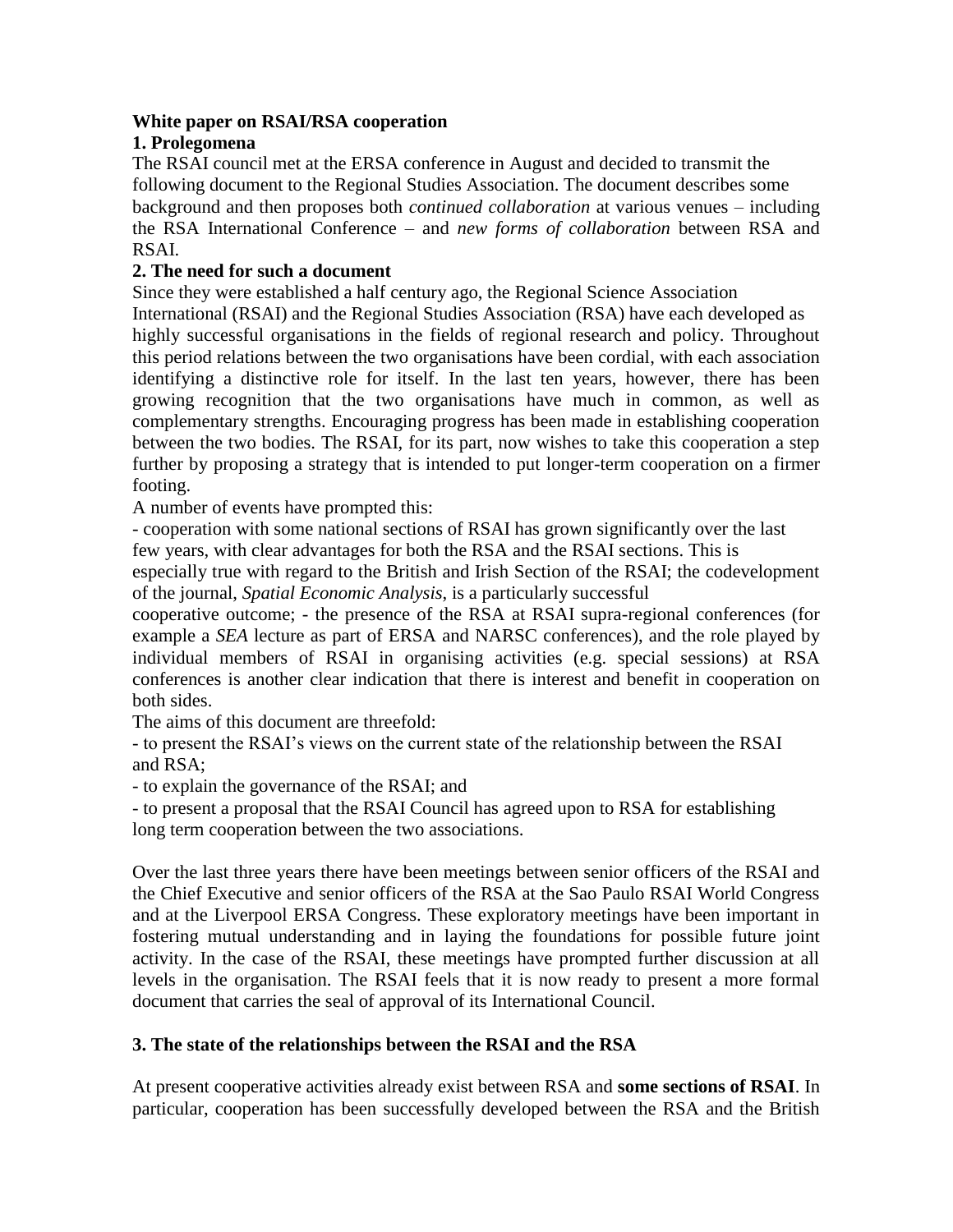and Irish Section of RSAI. Cooperation between these associations has led to new joint activities (i.e. a journal), and to the organisation of joint sessions with RSA at the British and Irish Section conference and at some supra-regional conferences, like ERSA.

Up to now, cooperation has taken place between RSA and *national sections of the RSAI*, or *supra-regional bodies* (like ERSA). The kinds of cooperative activities are welcomed by RSAI and, given the evident success of these joint events, the RSAI Council has decided to propose cooperation between RSAI as a whole (and not just via its national sections) and RSA.

# **4. RSAI governance structure**

RSAI is a federal association led by an International Council, whose members are a

combination of members nominated by the three supra-regional associations (ERSA, PRSCO, RSAmericas) and members elected 'at large'. The supra-regional organisations have their own governance structures and elect their own President. National and language sections are represented on the supra-regional councils.

The multi-level governance of RSAI allows each association to put in place its own strategy. This might explain the highly fragmented vision presented over the last few years by the RSAI to the RSA, and has, I know, created confusion among some of those on the RSA side – its board members in particular – who may have been expecting the RSAI to speak with a single, corporate voice.

The proposal that follows reflects the position of the RSAI as a whole. It has been formulated by the RSAI Council which considers that cooperation between RSAI and RSA would bring advantages to both associations. For this reason, and without in any way wishing to stifle 'local' initiatives, the RSAI Council would like to establish direct cooperation with the RSA.

# **5. A concrete proposal for future cooperation**

Our proposal to RSA is along two lines.

The first line is **to continue the practice of featuring activities in the RSAI conferences developed by RSA, and vice versa.** RSAI has hosted in its ERSA and NARSC conferences a

lecture organised by the *SEA* journal. RSAI has welcomed this initiative, and would like to extend the cooperation with RSA by having a reciprocal lecture organised under the auspices of its journal *Regional Science Policy and Practice* at the next RSA international conference, due to take place in Newcastle-upon-Tyne in April 2011.

The second line of cooperation is for RSAI **to jointly organise new initiatives with RSA**  *that would not otherwise happen without a joint venture between the two associations***.**

Examples of the kind of initiatives we were thinking of are jointly organised targeted conferences or workshops on specific themes or topics. In this case cooperation would have the aim of developing new joint activities that would have not occurred otherwise, because they would require deployment of the strategic complementary assets of both associations. To implement this proposal, we would need to constitute a *joint committee* with representatives of the two associations responsible for developing the new activities, and specify the complementary assets that would be contributed by each association.